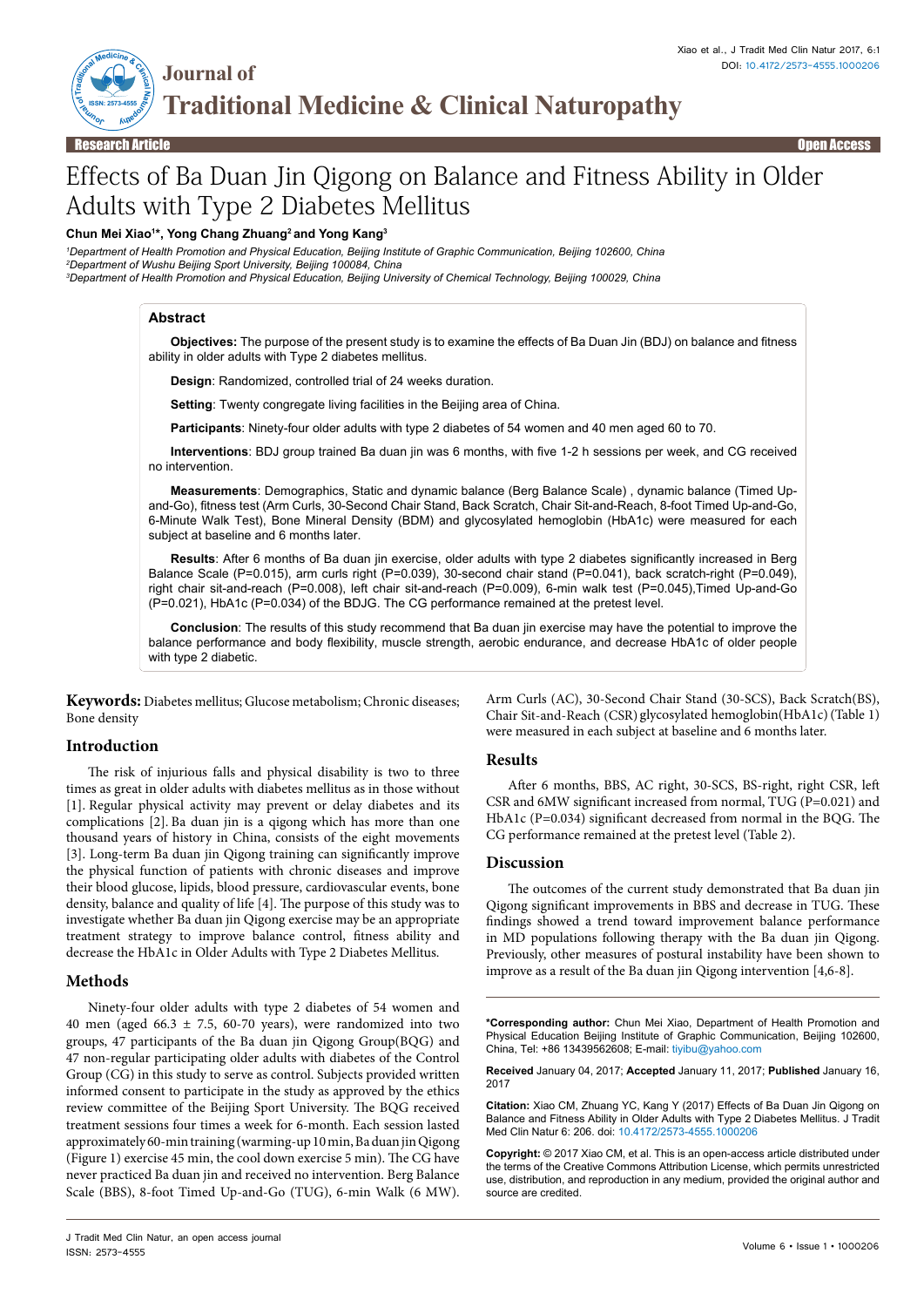

# Adaptations for patients with DM

1) Accurate requires that the postures and approaches fit the requirements and regulations. The physical conditions of the practitioners, especially aged and inform ones, should be taken into account when gauging the intensity of the routines.

2) Breathing method: Natural breathing is recommended for beginners .Deep breathing can be adopted after mastering the basic points, when coordination between movements and breathing is required.

3) Movements should be performed at a range within the one's comfort zone, but a little sense of stretching is required,

4) Allows pauses for rest, whenever necessary, and,

5) Allows choices of routines that the patients feel competent to practice at the start and gradually upgrade to the full set according to individual progress.

| <b>Variables</b> | $CG (n = 37)$   |                  |       | $BQG (n = 39)$  |                  |       |                 |
|------------------|-----------------|------------------|-------|-----------------|------------------|-------|-----------------|
|                  | <b>Pre-Test</b> | <b>Post-Test</b> | р     | <b>Pre-Test</b> | <b>Post-Test</b> | р     | Between group p |
| AC right arm, n  | 22.47(6.68)     | 21.68(7.42)      | 0.185 | 22.27(8.13)     | 26.72(3.25)      | 0.046 | 0.037           |
| AC left arm, n   | 21.95(8.17)     | 20.53(6.52)      | 0.134 | 22.0(6.84)      | 23.89(3.92)      | 0.122 | 0.065           |
| 30-SCS           | 12.03(4.36)     | 11.45(3.96)      | 0.131 | 11.87(7.15)     | 14.16(3.27)      | 0.045 | 0.040           |
| BS right, cm     | $-22.48(15.43)$ | $-23.75(12.57)$  | 0.195 | $-22.56(13.71)$ | $-18.13(10.62)$  | 0.041 | 0.047           |
| BS left, cm      | $-26.89(10.21)$ | $-27.34(11.57)$  | 0.254 | $-26.72(13.47)$ | $-24.18(12.71)$  | 0.094 | 0.082           |
| CSR right, cm    | $-6.69(7.83)$   | $-6.88(5.79)$    | 0.151 | $-6.83(8.85)$   | $-3.04(4.17)$    | 0.008 | 0.007           |
| CSR left, cm     | $-6.82(9.56)$   | $-6.97(5.74)$    | 0.212 | $-6.67(7.32)$   | $-3.29(4.08)$    | 0.009 | 0.008           |
| TUG, seconds     | 7.79(0.93)      | 7.83(4.52)       | 0.571 | 7.80(2.78)      | 6.79(2.36)       | 0.023 | 0.020           |
| 6-MWT, meters    | 413.89(85.46)   | 408.95(79.28)    | 0.391 | 414.56(117.49)  | 457.38(87.51)    | 0.044 | 0.040           |
| <b>BBS</b>       | 41.97(6.43)     | 41.50(10.63)     | 0.148 | 41.85(8.47)     | 47.73(5.48)      | 0.013 | 0.012           |
| HbA1c            | 7.42(1.37)      | 7.53(1.25)       | 0.317 | 7.45(2.48)      | 6.59(1.46)       | 0.030 | 0.032           |

**Figure 1:** The Health Qigong Baduanjin.

**Table 1:** Comparison of balance and functional fitness variables between BQG, CG after 6-month interventions. Data are not transformed. There were 18 dropouts: 8 (17.02%) in the Ba duan jin group and 10 (21.28%) in the control group. Median (Range) is presented for each outcome measure; statistically significant differences are indicated in bold (p<0.025); Within group differences calculated with Wilcoxon Signed Rank; Between group differences in change scores calculated with Mann-Whitney U; CG: Control group; BQG: Baduanjin Qigong group; AC: Arm Curls in 30 s, Men used a 5-pound (2.27 kg) weight, and women used a 3-pound (1.36 kg) weight. The number of full arm curls was recorded in 30 s. 30-SCS: 30-Second Chair Stand; BS: Back Scratch; CSR: Chair Sit-and-Reach; TUG: 8-foot Timed Up and Go Test; 6MWT: Six-Minute Walk Test; BBS: Berg Balance Scale; HbA1c: Glycosylated hemoglobin.